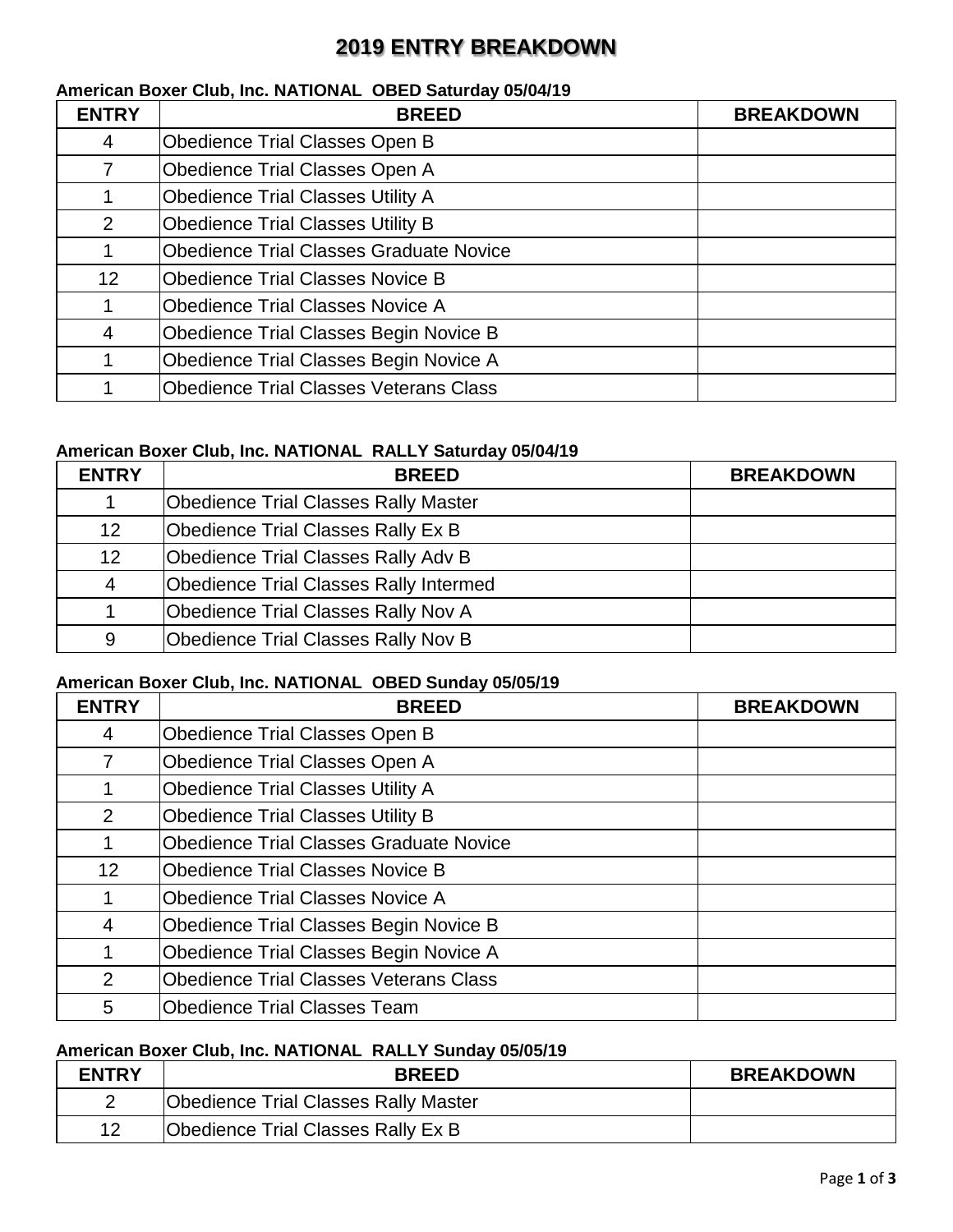# **2019 ENTRY BREAKDOWN**

| 11 | Obedience Trial Classes Rally Adv B           |  |
|----|-----------------------------------------------|--|
| 4  | <b>Obedience Trial Classes Rally Intermed</b> |  |
|    | Obedience Trial Classes Rally Nov A           |  |
| 9  | Obedience Trial Classes Rally Nov B           |  |

### **American Boxer Club, Inc. NATIONAL BREED Monday 05/06/19**

| <b>ENTRY</b>   | <b>BREED</b>                                       | <b>BREAKDOWN</b> |
|----------------|----------------------------------------------------|------------------|
| 12             | Boxers 12 & Under 15 Months Brindle Bitch          |                  |
| 12             | Boxers 12 & Under 15 Months Fawn Bitch             |                  |
| 8              | Boxers 15 & Under 18 Months Brindle Bitch          |                  |
| $\overline{2}$ | Boxers 15 & Under 18 Months Fawn Bitch             |                  |
| $\mathbf{1}$   | Boxers A-O-H Brindle Bitch                         |                  |
| $\mathbf{1}$   | Boxers A-O-H Fawn Bitch                            |                  |
| 11             | Boxers B.B.E. Brindle Bitch                        |                  |
| $\overline{7}$ | Boxers B.B.E. Fawn Bitch                           |                  |
| 8              | <b>Boxers Am-Bred Brindle Bitch</b>                |                  |
| 10             | <b>Boxers Am-Bred Fawn Bitch</b>                   |                  |
| 6              | <b>Boxers Open Brindle Bitch</b>                   |                  |
| $\overline{7}$ | Boxers Open Fawn Bitch                             |                  |
| 10             | Boxers Veteran 6 & Under 8 Years Bitch             |                  |
| 6              | Boxers Veteran 8 & Under 10 Years Bitch            |                  |
| $\mathbf 1$    | Boxers Veteran 10 Years & Over Bitch               |                  |
| 33             | Boxers B.O.B. Brindle                              |                  |
| 63             | Boxers B.O.B. Fawn                                 |                  |
| 8              | Boxers FUTURITY 6 & Under 9 Months Brindle Dog     |                  |
| 9              | Boxers FUTURITY 6 & Under 9 Months Fawn Dog        |                  |
| 5              | Boxers FUTURITY 9 & Under 12 Months Brindle Dog    |                  |
| 10             | Boxers FUTURITY 9 & Under 12 Months Fawn Dog       |                  |
| $\overline{7}$ | Boxers FUTURITY 6 & Under 9 Months Brindle Bitch   |                  |
| 14             | Boxers FUTURITY 6 & Under 9 Months Fawn Bitch      |                  |
| 15             | Boxers FUTURITY 9 & Under 12 Months Brindle Bitch  |                  |
| 15             | Boxers FUTURITY 9 & Under 12 Months Fawn Bitch     |                  |
| 6              | Boxers FUTURITY 12 & Under 15 Months Brindle Dog   |                  |
| $\overline{7}$ | Boxers FUTURITY 12 & Under 15 Months Fawn Dog      |                  |
| 4              | Boxers FUTURITY 15 & Under 18 Months Brindle Dog   |                  |
| 6              | Boxers FUTURITY 15 & Under 18 Months Fawn Dog      |                  |
| 15             | Boxers FUTURITY 12 & Under 15 Months Brindle Bitch |                  |
| 11             | Boxers FUTURITY 12 & Under 15 Months Fawn Bitch    |                  |
| 8              | Boxers FUTURITY 15 & Under 18 Months Brindle Bitch |                  |